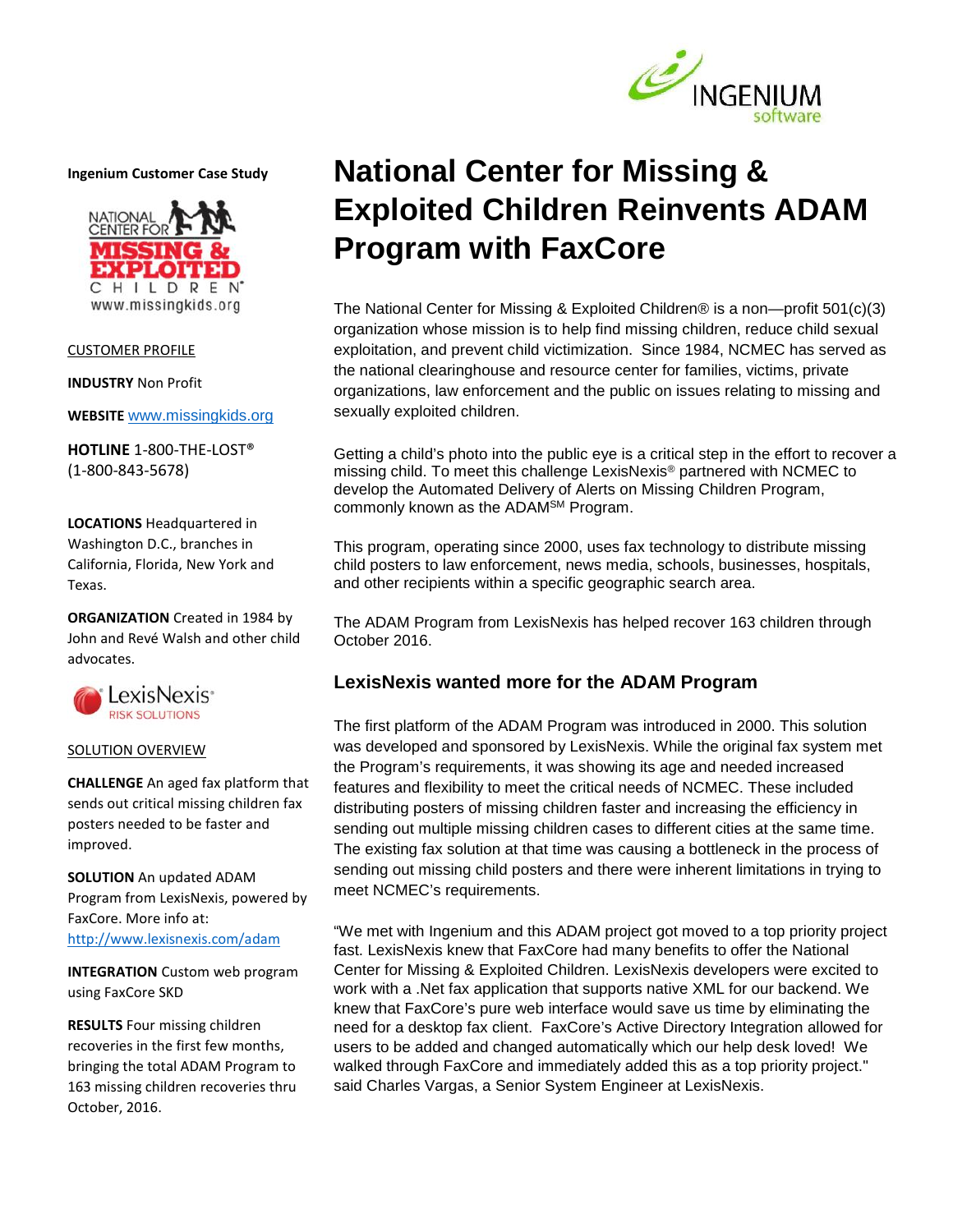

## **The Solution**

LexisNexis put a plan in motion. Software engineers, business analysts, and senior managers stepped forward to volunteer their time and skills to get this project completed as soon as possible. The faster the team moved, the more children would be found; it was a top priority. FaxCore immediately sensed the compelling reason to work closely with Ingenium to make this happen; it was simply the right thing to do.

"I was very excited and honored to work on the ADAM Project. You think faxing business documents are important and they really are. But when you're faxing information to help find a missing child within the first hour that they go missing, now that is mission critical and we needed a faxing solution that stood up to that requirement. FaxCore is a critical part of the ADAM Program and NCMEC's search for missing children and the folks at Ingenium put it all together." Jeff Langley, System Architect from LexisNexis helped lead the development for this project.

With the enhanced ADAM application NCMEC can now actively manage the fax queue and speed-up the distribution of missing child posters. With the new high priority flag within FaxCore, users are able to give priority to urgent cases that require immediate distribution of the posters. The cancel button allows NCMEC to immediately cancel any pending faxes related to a resolved case where a missing child has been found, and freeing the fax channels for cases that remain unresolved. This optimization of fax channels is of paramount importance when trying to get the word out as quickly as possible regarding a child that has gone missing.

FaxCore also helped to increase the efficiency in which the new ADAM platform distributes missing child posters. The FaxCore capability to automatically disable fax numbers in the system that are undeliverable significantly improved the data quality within the ADAM database. Over time this improved data quality has made a tremendous difference in the faxing accuracy of ADAM as hundreds of thousands of undeliverable fax numbers have been removed from the system. In the first 8 months of the program the fax success rate increased from 52% to 75%; an improvement of 45%.

With FaxCore being a multi-threaded solution, NCMEC can also simultaneously submit multiple missing child posters via a large fax blast and avoid long periods of time waiting on existing fax jobs to complete. This feature allows NCMEC to get information out quickly for multiple children across multiple cities.

The development process has also been streamlined. FaxCore is much easier to work with on the frontend, and backend developers at LexisNexis like how the platform leverages XML coding. Since the developers at LexisNexis were already experienced with XML, creating the new web application for NCMEC with the backend was seamless.

"We at NCMEC are eternally grateful for the work LexisNexis, Ingenium and FaxCore have put into this project," said Patti Willingham, Director, Case Management Services, NCMEC, who leads the NCMEC team that uses the ADAM Program on a regular basis. "We know that this took time and effort and we love the enhanced features, the speed and fax capabilities of the new system. LexisNexis has given us a program that we believe will help bring more missing children home safely."